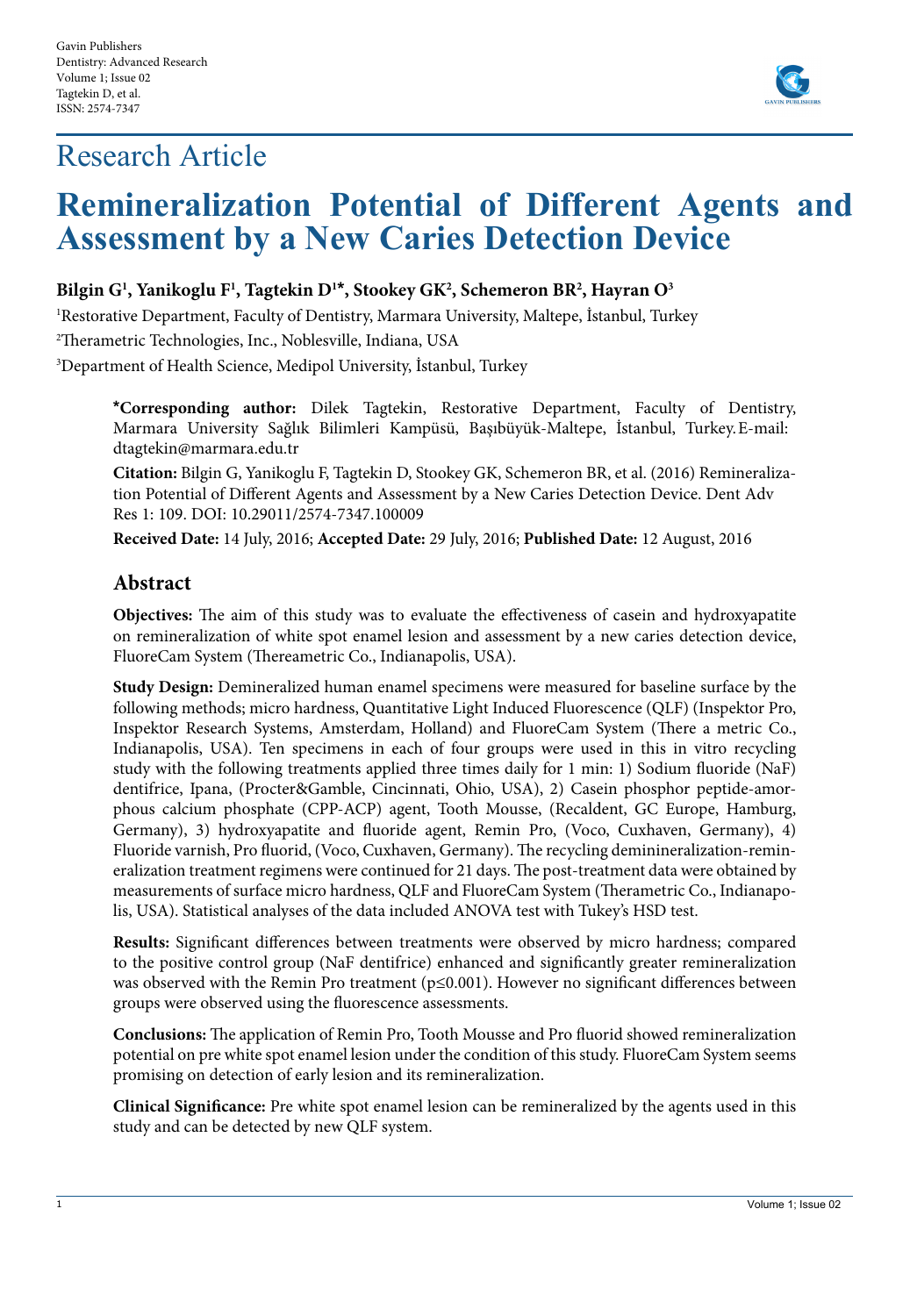# **Keywords**

FluoreCam; Remin Pro; Remineralization; Tooth Mousse; White Spot Lesion; QLF

## **Introduction**

Dental caries is a disease continuum, from the earliest loss of ions from apatite crystals through to lesion cavitation [1]. A goal of modern dentistry is to manage non-cavitated caries lesions non-invasively through remineralization in an attempt to prevent disease progression [2]. In recent years topical gels, varnishes, mouthwashes and dentifrices were developed containing nano-sized bio inspired apatite particles in combination with or without proteinaceous additives like casein phosphopeptide or hydroxyapatite for the treatment of non cavitated caries lesions [3].

CPP-ACP is a casein derived peptide, with added calcium and phosphate, which acts as a calcium and phosphate reservoir when incorporated into dental plaque and on the tooth surface. It has been shown that Casein Phosphor Peptides (CPP) have the capacity to stabilize calcium phosphate in solution through binding Amorphous Calcium Phosphate (ACP) to their multiple phosphoserine residues forming small CPP-ACP clusters [4]. However, CPP-ACP does not mimic nano-sized enamel crystallites. Other biomimetic approaches are based on hydroxyapatite nanocrystals resembling the nanostructure of abraded dental enamel crystallites. Different types and pharmaceutical forms of nano hydroxyapatite promote remineralization and repair of demineralized enamel or micro sized tooth surface defects [5].

Non-destructive techniques for evaluation of mineral content enable long-term assessment of effects of the remineralizing agents on enamel. Light fluorescence is a noninvasive technique and offers considerable potential in diagnosis as well as serving as a tool for research. Caries can be detected by quantitative light-induced fluorescence because the fluorescence radiance at the site of caries lesions is decreased and thus appear as dark spots. One of the methods using fluorescence is Quantitative Light-induced Fluorescence system (QLF) has been shown to be sensitive for the detection of early incipient lesions [6-11]. Based on the restricted data available, it appears that QLF is suitable for in vivo monitoring of mineral changes, as well as for caries preventive programs [12]. A new quantitative light-induced fluorescence method is introduced with similar to QLF and with some advancements and called the FluoreCam System. The FluoreCam System is based on an innovative approach to quantifying enamel health called Fluorescence Enamel Imaging, or FEI. The idea behind FEI comes from the chemical and physical properties of tooth enamel. Enamel is both highly mineralized and semi translucent. Because of its mineral composition, enamel will fluoresce when exposed to certain light wavelengths. The semi translucent nature of enamel results in different enamel densities emitting different levels of fluorescence. The

instrument excites the surface of a tooth with a high intensity light and sends the resulting fluorescent image and measurements to a computer [13].

It was the aim of this study to evaluate the remineralization potential of casein, hydroxyapatite and fluoride on remineralization of white spot lesion. The second aim was to evaluate the efficiency of the new detection device; FluoreCam System on detection of early demineralization and remineralization.

## **Materials and Methods**

Enamel Specimens and Preparation of Subsurface Lesions. A total of 40 human enamel specimens were used for this study. Extracted teeth that have been obtained from oral surgeons were used; the teeth were stored in 0.10% thymol solution immediately after extraction and maintained in this solution prior to use. The sound enamel specimens required for this study were 3 mm in diameter and 1.6-2.0 mm in thickness from the enamel surface. These enamel cores were mounted on acrylic rods. Surfaces of specimens were polished by a 600-grit grinding disk and with slurry of 0.05 um gamma alumina polishing gel. Artificial subsurface carious lesions were formed on each enamel specimen by placing the specimens individually for 72 hours at 37°C in 7.0 ml of a demineralizing solution containing 0.1 molar lactic acid and 0.2% Carbopol 907, 50% saturated with hydroxyapatite in volume and adjusted to pH 5.0 using NaOH [14]. This procedure resulted in lesions approximately 35-50 µm in depth.

## **Study Design**

The specimens were randomly divided into four groups (10 specimens/group) according to the treatment materials. The cycling schedule was designed to approximate the pH dynamics of the oral environment and used the modified regime reported by Dunipace et al. [15]. The demineralization and remineralization cycles consisted of the episodes shown in Table 1. In order to simulate the daily acid challenges occurring in the oral cavity each cycle involved 3 h of demineralization. The specimens were kept in artificial saliva which was consisted of methyl-p-hydroxy benzoate, 2.00 g/l; sodium-carboxymethyl cellulose, 10.0 g/l; KCl, 8.38 mM; MgCl<sub>2</sub>.6H<sub>2</sub>O, 0.29 mM; CaCl<sub>2</sub>.2H<sub>2</sub>O, 1.13 mM; K<sub>2</sub>HPO<sub>4</sub>, 4.62 mM;  $\text{KH}_{2}\text{PO}_{4}$ , 2.40 mM; the pH was adjusted to 7.0 using KOH and no precipitation was observed in the solution during the experimental period [16]. The regimen was repeated for 21 days. The artificial saliva was changed daily and the treatment materials were freshly prepared in every application. All the time except applications, the samples were kept in artificial saliva that was mixed by a magnetic stirring machine (Multipoint HP15P, Variomag, USA).

Treatment Materials: NaF dentifrice, Ipana consisted of 1450 ppm fluoride and was used as a positive control group. CPP-ACP agent, Tooth Mousse in the paste form and hydroxyapatite agent, Remin Pro (containing 1450 ppm fluoride) in the paste form were applied on the specimens as instructed by manufacturers except application times. All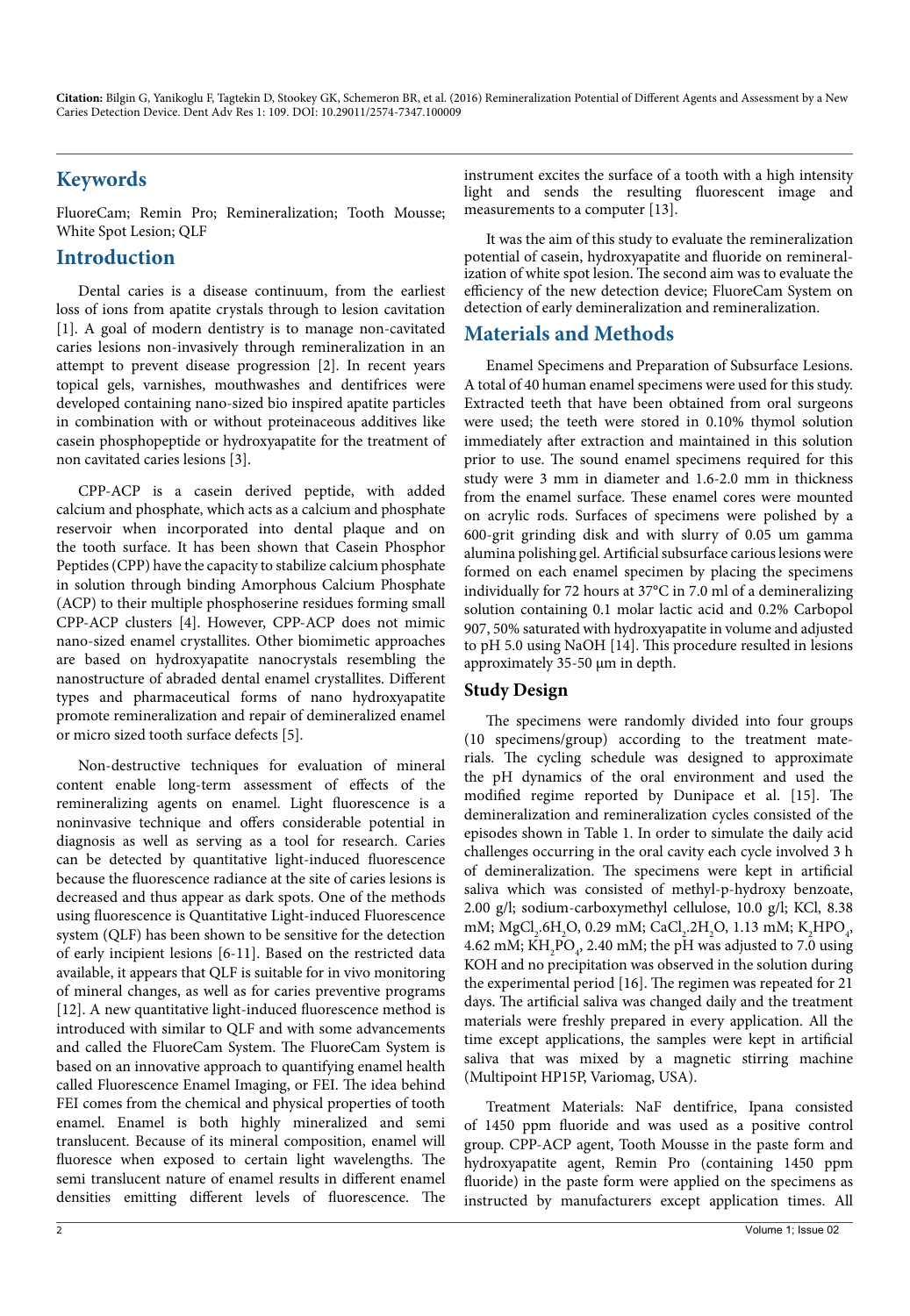treatment materials except fluoride varnish, Pro fluorid, applied three times daily, the varnish was applied for 1 minute once a week for three weeks.

| Time                                                                                 | Application        |  |  |
|--------------------------------------------------------------------------------------|--------------------|--|--|
| $08:00 - 09:00$                                                                      | Lacticacid         |  |  |
| $09:00 - 09:01$                                                                      | Treatmentmaterials |  |  |
| $09:01 - 13:00$                                                                      | Artificialsaliva   |  |  |
| $13:00 - 14:00$                                                                      | Lacticacid         |  |  |
| $14:00 - 14:01$                                                                      | Treatmentmaterials |  |  |
| $14:01 - 19:00$                                                                      | Artificialsaliva   |  |  |
| $19:00 - 20:00$                                                                      | Lacticacid         |  |  |
| $20:00 - 20:01$                                                                      | Treatmentmaterials |  |  |
| $20:01 - 08:00$                                                                      | Artificialsaliva   |  |  |
| <b>Table 1:</b> The pH-cycling model used in this experiment (Dunipace et al. [15]). |                    |  |  |

#### **Assessment of mineral content-fluorecam& QLF**

Assessments of the mineral content of the demineralized area of each specimen were obtained before and after each test period using both the FluoreCam and QLF systems. Using the FluoreCam System the images were acquired with and without dehydration for 5 seconds and analyzed using the specially designed software. The parameters to be assessed included ΔF: % fluorescence loss, and lesion area (mm2) and ΔQ: lesion volume (% x mm2, florescence loss times the area). Any significant change in fluorescence indicated that remineralization (or demineralization) has taken place.

#### **Surface micro hardness measurements**

Following the lesion formation, the surface micro hardness of the lesioned portion of the specimens was determined using micro hardness tester (Leco LM247AT micro hardness tester, Cedex, France). The parameters were 200g force, for 15 seconds with a Vickers indenter. Four indentations were made on each specimen (one in each quadrant) and averaged for an average specimen value (kgf/mm<sup>2</sup>). This provided a baseline surface hardness value. By performing the indentations prior to the Poly Crystalline Diamond inserts (PCDs) assessments, the indentation marks were in both the pre-test and the post-test determinations.

Following the removal of the specimens, they were individually mounted on plexiglass rods in as flat of an orientation as possible so post-test hardness and mineral content determinations can be made. After the post-test PCDs measurements, the post-test surface micro hardness indentations were made in the same manner as described above. Any significant increase in hardness over the test period was indicative of remineralization and any significant softening was indicative of demineralization.

#### **Statistical analysis**

To compare the remineralization effects of the treatment materials used in each group, repeated measures ANOVA tests were conducted, with Tukey's multiple comparison tests for

post hoc analysis. All statistical analyses were carried out using SPSS 15.0 for Windows (SPSS Inc., Chicago, IL), with a level of 0.001 considered as significant.

## **Results**

Through the fluorescence assessments; both FluoreCam and QLF Systems, although all samples resulted in remineralization there was no statistical difference between all groups (p>0.001). The mean  $\Delta F$  (fluorescence loss) and  $\Delta Q$  (lesion volume) values (± SD) for FluoreCam System are; Ipana 3.53 ± 2.05 and 7.75 ± 5.03, Tooth Mousse 8.24 ± 1.22 and 26.10 ± 3.83, Remin Pro7.67 ± 1.88 and 22.80 ± 4.95, Pro fluorid varnish  $10.03 \pm 1.34$  and  $24.48 \pm 3.76$  (Table 2). Although all samples resulted in remineralization, there was significant difference between Ipana and the tests groups (Remin Pro, Pro fluorid, Tooth Mousse). However there was no statistical difference among the test groups with FluoreCam System  $(p>0.001)$ .

| Group                                                                                                        | <b>FLUORECAM</b> |                                   | QLF             |                                   |  |  |
|--------------------------------------------------------------------------------------------------------------|------------------|-----------------------------------|-----------------|-----------------------------------|--|--|
|                                                                                                              | $\Delta F$ (%)   | $\Delta Q$ (% x mm <sup>2</sup> ) | $\Delta F$ (%)  | $\Delta Q$ (% x mm <sup>2</sup> ) |  |  |
| Ipana                                                                                                        | $3.53 \pm 2.05$  | $7.75 \pm 5.03$                   | $1.01 \pm 1.22$ | $15.25 \pm 8.75$                  |  |  |
| Tooth<br>Mousse                                                                                              | $8.24 \pm 1.22$  | $26.10 \pm 3.83$                  | $2.08 \pm 0.65$ | $21.24 \pm 3.92$                  |  |  |
| Profluorid                                                                                                   | $10.03 \pm 1.34$ | $24.48 \pm 3.76$                  | $1.32 \pm 0.99$ | $2.22 \pm 5.50$                   |  |  |
| Remin Pro                                                                                                    | $7.67 \pm 1.88$  | $22.80 \pm 4.95$                  | $1.94 \pm 0.73$ | $22.22 \pm 5.75$                  |  |  |
| <b>Table 2:</b> Fluorescence assessments; $\Delta F$ and $\Delta Q$ values of obtained data in<br>the study. |                  |                                   |                 |                                   |  |  |
| * Mean ± SEM                                                                                                 |                  |                                   |                 |                                   |  |  |

The mean  $\Delta F$  and  $\Delta Q$  values ( $\pm$  SD) for QLF are; Ipana 1.01 ± 1.22 and 15.25 ± 8.75 Tooth Mousse 2.08 ± 0.65 and 21.24 ± 3.92, Remin Pro 1.94 ± 0.73 and 22.22 ± 5.75, Pro fluorid varnish  $1.32 \pm 0.99$  and  $2.22 \pm 5.50$  (Table 2). All groups showed remineralization Tooth Mousse (Recaldent, GC Europe, Ham burg, Germany) and Remin Pro had higher value than Ipana while Pro fluorid was had lower value. However there was no significant difference between the groups.

However microhardness outcomes indicated significant differences; the mean ΔVHN values for surface microhardness are Ipana  $6.76 \pm 1.96$ , Tooth Mousse -9.45  $\pm$  1.50, Remin Pro  $16.53 \pm 1.50$  and Pro fluorid varnish -9.67  $\pm$  1.79 (Table 3). NaF toothpaste and ReminPro both provided remineralization as Remin Pro showed high value  $(p<0.001)$ . Tooth Mousseand Pro fluorid did not differ significantly (p>0.001) and showed decreased demineralization (Table 3).

## **Discussion**

One of the purposes of this study was to evaluate the effects of different remineralization treatments after the formation of artificial caries-like lesion in enamel in an attempt to mimic the oral environmental condition.

Fluoride is the proven most popular agent for the caries prophylaxis. NaF has been the most approved effective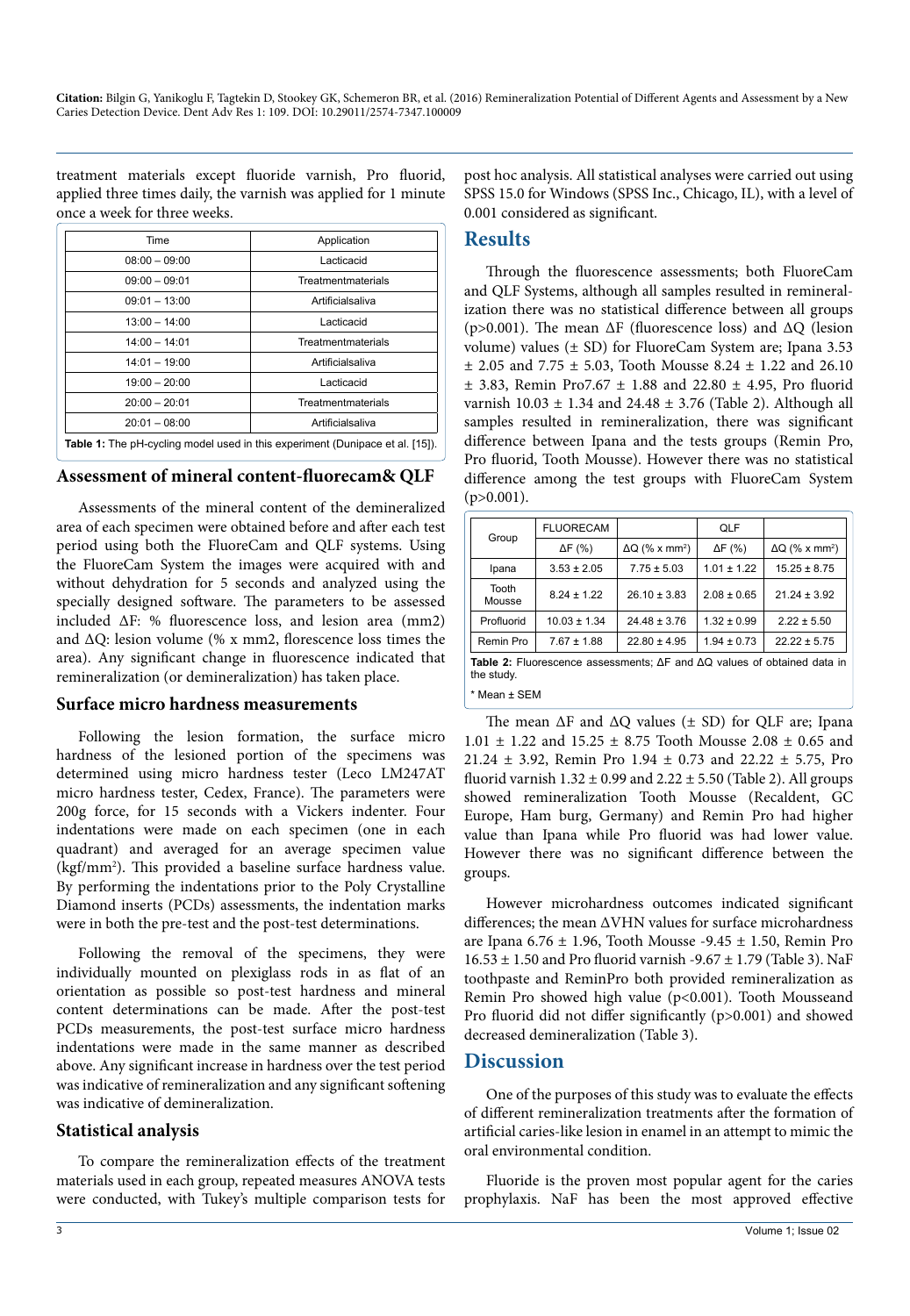| Group                                                                                | Microhardness<br>(kqf/mm <sup>2</sup> ) | FluoreCam AO<br>$(\% \times \text{mm}^2)$ | QLF $\Delta Q$ (% x<br>$mm2$ ) |  |  |  |
|--------------------------------------------------------------------------------------|-----------------------------------------|-------------------------------------------|--------------------------------|--|--|--|
| Ipana                                                                                | $6.76 \pm 1.96$                         | $7.75 \pm 5.03$                           | $15.25 \pm 8.75$               |  |  |  |
| <b>Tooth Mousse</b>                                                                  | $-9.45 \pm 1.50$                        | $26.10 \pm 3.83$                          | $21.24 \pm 3.92$               |  |  |  |
| Profluorid                                                                           | $-9.67 \pm 1.79$                        | $24.48 \pm 3.76$                          | $2.22 \pm 5.50$                |  |  |  |
| Remin Pro                                                                            | $16.53 \pm 1.50$                        | $22.80 \pm 4.95$                          | $22.22 \pm 5.76$               |  |  |  |
| Table 3: Statistically significant differences of the obtained results in the study. |                                         |                                           |                                |  |  |  |
| * Mean ± SEM                                                                         |                                         |                                           |                                |  |  |  |

remineralization agent used as dentifrice demonstrated a positive result at all test methods in this study (Table 3). The other source of prophylaxis methods is the varnish with high concentrations of fluoride. There are many studies reporting the success of varnishes that remineralize the incipient caries lesions. The varnish, Pro fluorid, demonstrated demineralization's lightly persistent on white spot lesion in this study. The reason could be too high viscosity of this varnish. This may result with the shallow bond between the enamel surface and the varnish; the bond could be broken during the pH cycling process. Actually the obtained result with varnishes may be inadequate time till hardening for fluoride to bond into crystallites under the conditions ph cycling regimen used in this study.

The other agent, CPP-ACP's rematerializing potential has been shown at previous studies [4,17,18]. There were unexpected results with the CPP-ACP in our study contrary to those previous reported researches. The application time of the samples was processed as one minute in the present study although the recommended period was three minutes from the manufacturer Company. The reason that one minute application period was planned to set up similar period of time for all the test materials. Although QLF and FluoreCam Systems were still positive, micro hardness showed negative results pointing the presence of untreated demineralization. The reason for this demineralization was probably due to short application time used in this study. Although there are some other studies showing the same results with the present study that application time (2-3 weeks, 2-3 application for 2-3 minutes) were not enough for the remineralization process, it may be right to apply each materials recommended time for the process [19-22]. In addition to the short application time, another reason for this phenomenon probably was the small number of indentations (4) made on the samples. It is suggested that at least 10 indentations should be made on each sample in the future studies.

Remin Pro is relatively a new agent for remineralization process. More remineralization was obtained with this agent than the control agent in this study. Probably both ingredients in this treatment agent, fluoride and hydroxyapatite enhanced the remineralization by infiltrating through the lesion body and precipitating on the surface, obtaining more remineralization on the surface (Tables 2 and 3).

The major interactions of the enamel with the oral environment occur on the surface layer of the samples [23]. Test methods used were fast and easy-to measure non-destructively reflecting the mineral changes. They also allow repeated measurements of the same specimen over a given period of time reducing the experimental variation.

Although there are some factors confining its success such as stain [24], saliva [16], dehydration [25] and angulation [26,27], QLF has shown great promise as an early caries<br>detection method. FluoreCam (Thereametric Co., detection method. FluoreCam (Thereametric Co., Indianapolis, USA) is a new device that has similar principles as QLF but each system's image capturing and data analysis functions operate differently. These differences define the clarity of images, accuracy of follow-up images from visits and selection of the same area for analysis. The FluoreCam System is easier to determine the suspected area by selecting de- and remineralized areas and measuring by the software automatically. In addition FluoreCam System displays the actual baseline image on the screen and enables the examiner take accurate images. In the present study both fluorescence assessments were found with no differences between test groups. All test groups showed similar remineralization process in this study. The reason for the demineralization that was found with micro hardness assessment might be; both of the florescence methods might have detected the remineralization on thesurface of thelesion but under this remineralized surface may be there was still demineralized area left. Thus we might detected demineralization with micro hardness assessment.

## **Conclusions**

The application of Remin Pro, Tooth Mouse, Ipana and Pro fluorid showed remineralization potential on 35-50µm enamellesion by QLF and FluoreCam systems under the conditions of this study.

#### **References**

- 1. [Featherstone JD \(2004\) The continuum of dental caries-evidence for a dy](http://www.ncbi.nlm.nih.gov/pubmed/15286120)[namic disease process. J Dent Res 83: 39-42.](http://www.ncbi.nlm.nih.gov/pubmed/15286120)
- 2. [Cochrane NJ, Cai F, Huq NL, Burrow MF, Reynolds EC \(2010\) New approach](http://www.ncbi.nlm.nih.gov/pubmed/20739698)[es to enhanced remineralization of tooth enamel. J](http://www.ncbi.nlm.nih.gov/pubmed/20739698) Dent Res 89: 1187-1197.
- 3. Hannig C, Hannig M (2010) Natural [enamel wear-a physiological source of](http://www.essology.com/PDF/8-6-NaturalEnamelWear-aphysiologicalsourceofnanoHAforbiofilmmanagement.pdf)  [hydroxyapatite nanoparticles for biofilm](http://www.essology.com/PDF/8-6-NaturalEnamelWear-aphysiologicalsourceofnanoHAforbiofilmmanagement.pdf) management and tooth repair?. Med [Hypotheses 74: 670-672.](http://www.essology.com/PDF/8-6-NaturalEnamelWear-aphysiologicalsourceofnanoHAforbiofilmmanagement.pdf)
- 4. Reynolds EC ([2008\) Calcium phosphate-based remineralization systems:](http://www.ncbi.nlm.nih.gov/pubmed/18782374)  [scientific evidence?. Aust Dent](http://www.ncbi.nlm.nih.gov/pubmed/18782374) J 53: 268-273.
- 5. [Roveri N, Palazzo B, Iafisco M \(2008\) The role of biomimetism in developing](http://www.ncbi.nlm.nih.gov/pubmed/18712996)  [nanostructured inorganic matrices for drug delivery. Expert Opin Drug Deliv](http://www.ncbi.nlm.nih.gov/pubmed/18712996)  [5: 861-877.](http://www.ncbi.nlm.nih.gov/pubmed/18712996)
- 6. [de Josselin de Jong E, Sundstrom F, Westerling H, Tranaeus S, Ten Bosch](http://www.ncbi.nlm.nih.gov/pubmed/7867045)  [JJ, et al. \(1995\) A new method for in vivo quantification of changes in initial](http://www.ncbi.nlm.nih.gov/pubmed/7867045)  enamel caries with laser [fluorescence. Caries Res 29: 2-7.](http://www.ncbi.nlm.nih.gov/pubmed/7867045)
- 7. Ando M, van Der Veen [MH, Schemehorn BR, Stookey GK \(2001\) Compar](http://www.ncbi.nlm.nih.gov/pubmed/11799288)ative study to quantify [demineralized enamel in deciduous and permanent](http://www.ncbi.nlm.nih.gov/pubmed/11799288)  teeth using laser-and [light-induced fluorescence techniques. Caries Res 35:](http://www.ncbi.nlm.nih.gov/pubmed/11799288)  [464-470.](http://www.ncbi.nlm.nih.gov/pubmed/11799288)
- 8. Angmar-Mansson [B, tenBosch JJ \(2001\) Quantitative Light-induced Fluores](http://www.ncbi.nlm.nih.gov/pubmed/11641727)cence (QLF): a [method for assessment of incipient caries lesions. Dentomax](http://www.ncbi.nlm.nih.gov/pubmed/11641727)[illofac Radiol 30:](http://www.ncbi.nlm.nih.gov/pubmed/11641727) 298-307.